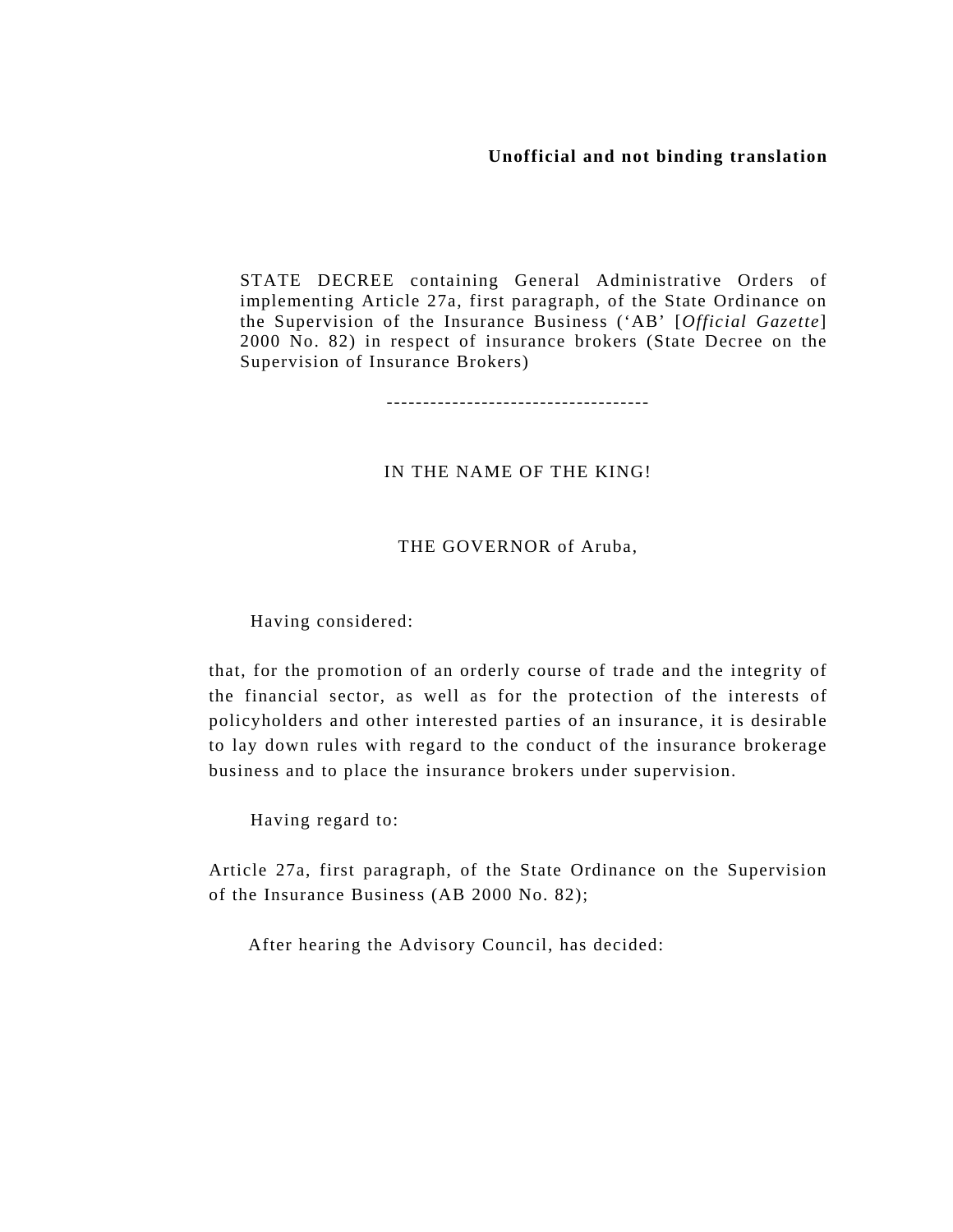## §1. General provisions

## Article 1

| 1. In this State Decree, the following terms shall mean: |                           |                                                |
|----------------------------------------------------------|---------------------------|------------------------------------------------|
| insurance broker                                         | $\mathbb{R}^{\mathbb{Z}}$ | an insurance broker as referred to in          |
|                                                          |                           | Article 27a, fourth paragraph, of the          |
|                                                          |                           | State Ordinance on the Supervision             |
|                                                          |                           | of the Insurance Business (AB 2000             |
|                                                          |                           | No. 82);                                       |
| the Bank                                                 |                           | the Central Bank of Aruba;                     |
| authorized agent                                         |                           | representative of an insurer, who,             |
|                                                          |                           | based on an authorization, arranges            |
|                                                          |                           | life insurance contracts or general            |
|                                                          |                           | insurance contracts with clients for           |
|                                                          |                           | the account of that insurer;                   |
| authorized                                               |                           | representative of an insurer, who,             |
| sub-agent                                                |                           | based on a subauthorization granted            |
|                                                          |                           | by an authorized agent, arranges life          |
|                                                          |                           | insurance contracts<br>general<br>or           |
|                                                          |                           | insurance contracts with clients for           |
|                                                          |                           | the account of that insurer;                   |
| credit                                                   |                           | the provision of a sum of money to a           |
|                                                          |                           | client or the provision of a sum of            |
|                                                          |                           | money to third parties for<br>the              |
|                                                          |                           | benefit of a client, under<br>the              |
|                                                          |                           | obligation of the client to make one           |
|                                                          |                           | or more payments in that regard;               |
| the State Ordinance                                      |                           | State<br>Ordinance<br>the<br>the<br>$\alpha$ n |
|                                                          |                           | Supervision<br>of<br>the<br>Insurance          |
|                                                          |                           | Business.                                      |

 2. The provisions laid down by or pursuant to this State Decree concerning authorized agents shall apply mutatis mutandis to authorized sub-agents.

 3. The directives to be given by the Bank as referred to in this State Decree shall be announced in a manner to be determined by the Bank.

 4. This State Decree shall not apply to representatives as referred to in Article 1 of the State Decree on the Representation of the Insurance Business (AB 2003 No. 12), who have been appointed or designated in accordance with Article 2 of that State Decree.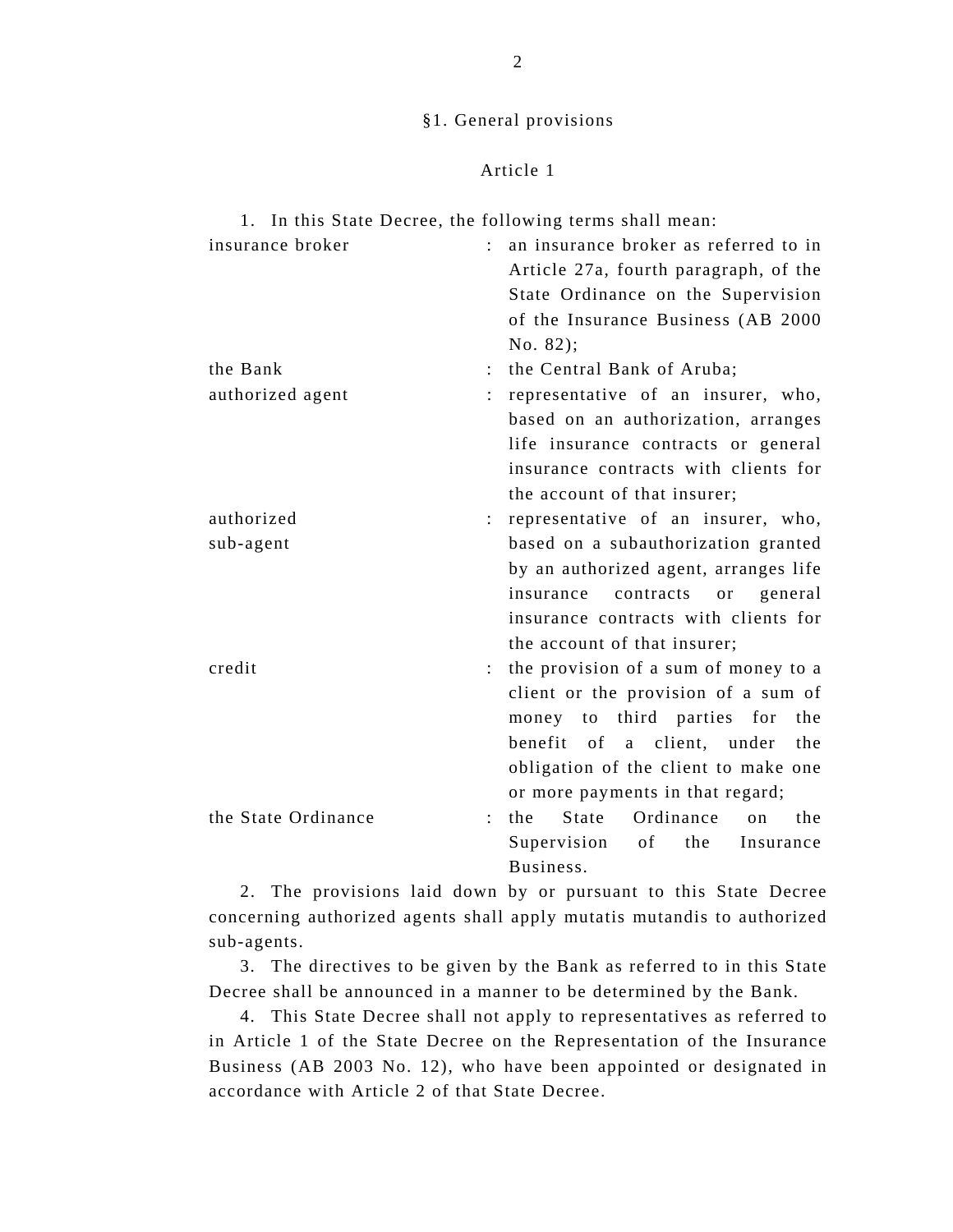#### §2. Market access

## Article 2

 1. It is prohibited to act as an insurance broker in a professional or commercial capacity in or from Aruba without a license granted by the Bank for this purpose.

 2. The prohibition as referred to in the first paragraph shall not apply to:

- a. insurers disposing of a license as referred to in Article 5 of the State Ordinance;
- b. credit institutions disposing of a license as referred to in Article 4 or 24 of the State Ordinance on the Supervision of the Credit System (AB 1998 No. 16), insofar as the acting as an insurance broker has not been prohibited or restricted under that license;
- c. insurance brokers, insofar as they are a travel agency or tour operator, and the insurances for which they act as an intermediary are cancellation insurances or insurances taken out for the purpose of a trip or vacation.

 3. A credit institution as referred to in the second paragraph, subparagraph b, shall inform the Bank of its intention to act as an insurance broker before it carries out this intention.

 4. Articles 4, first through fourth paragraph, and 5 through 8 shall not apply to enterprises or institutions as referred to in the second paragraph.

 5. A credit institution as referred to in the second paragraph, subparagraph b, shall not demand that the client enters into a life insurance contract or a general insurance contract when entering into a credit agreement, unless the client is explicitly granted the right to determine with which counterparty he will enter into that contract.

 6. A contract in violation of the fifth paragraph shall be subject to annulment. Only the client can invoke this ground for annulment.

## Article 3

The Bank shall grant a license as referred to in Article 2, first paragraph, provided it is evident to it that:

- a. Article 7 of the State Ordinance, except for subparagraphs b and i of that Article, and
- b. the Articles 5 and 8 of this State Decree are complied with.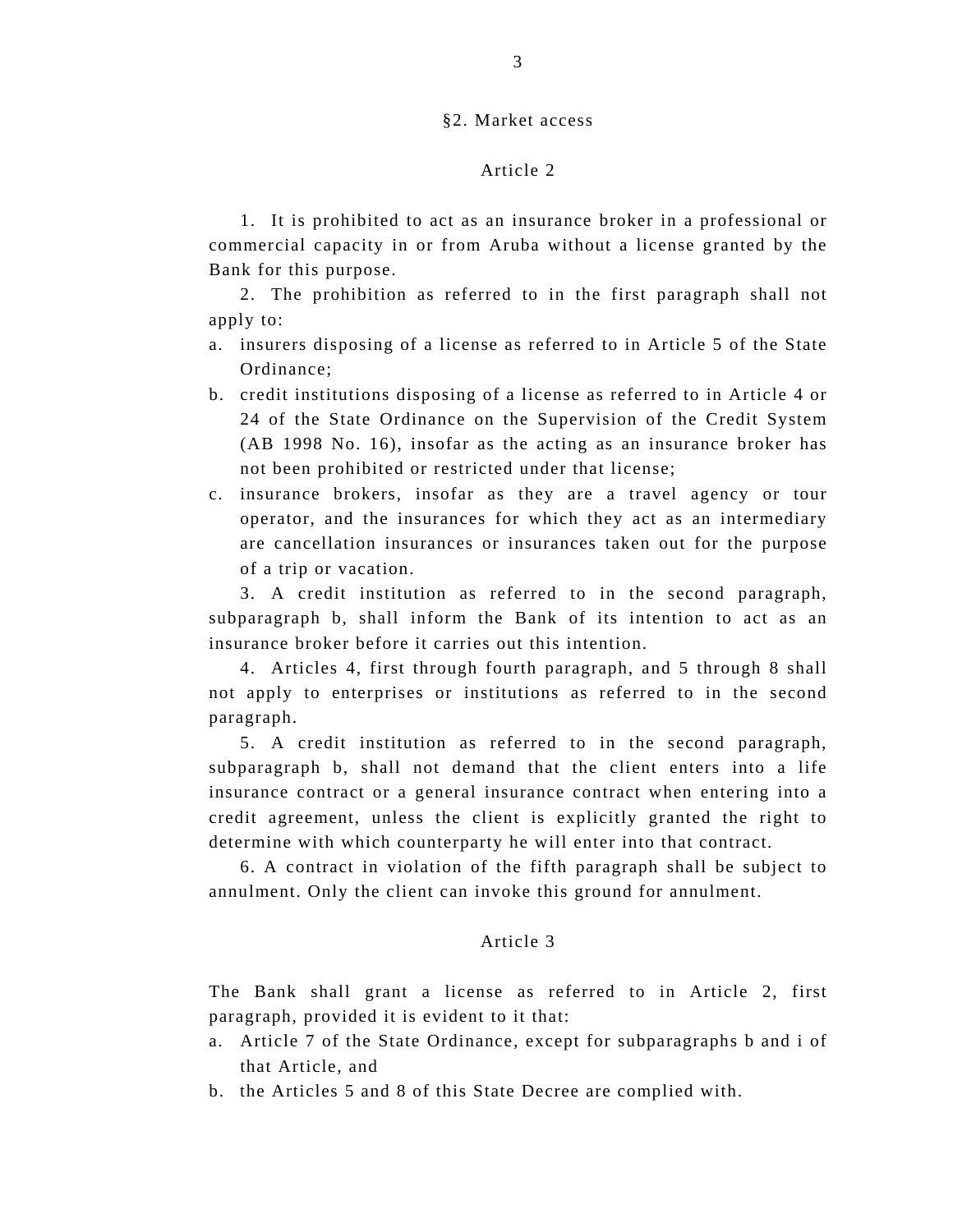§3. Statement of mutatis mutandis applicability

## Article 4

 1. Articles 4, 6, with the exception of the third paragraph, and 7, with the exception of subparagraphs b and i, of the State Ordinance shall apply mutatis mutandis to an application for and granting of a license as referred to in Article 2, first paragraph.

 2. Articles 8 and 9 of the State Ordinance shall apply mutatis mutandis to a license granted to an insurance broker as referred to in Article 2, first paragraph.

 3. Articles 10, 14d, and 14e of the State Ordinance shall apply mutatis mutandis to insurance brokers.

 4. Articles 14a through 14c of the State Ordinance shall apply mutatis mutandis to qualified holdings in insurance brokers.

 5. Articles 15, 15a, 15b, 16, 16a through 16i, 23 through 26, and 28 through 30 of the State Ordinance shall apply mutatis mutandis with regard to insurance brokers.

#### §4. Legal form and management

## Article 5

 1. Only a legal entity with full legal capacity incorporated under Aruban law shall act as an insurance broker.

 2. The day-to-day policy of an insurance broker shall be determined by at least one natural person residing in Aruba.

## Article 6

 An insurance broker shall not appoint a person for determining the day-to-day policy or a member of the board of supervisory directors or a similar body without the prior written permission of the Bank.

§5. Accounting and reporting

#### Article 7

 1. An insurance broker shall periodically provide the Bank with information reasonably required for the performance of its duties pursuant to this State Decree, in accordance with the directives given by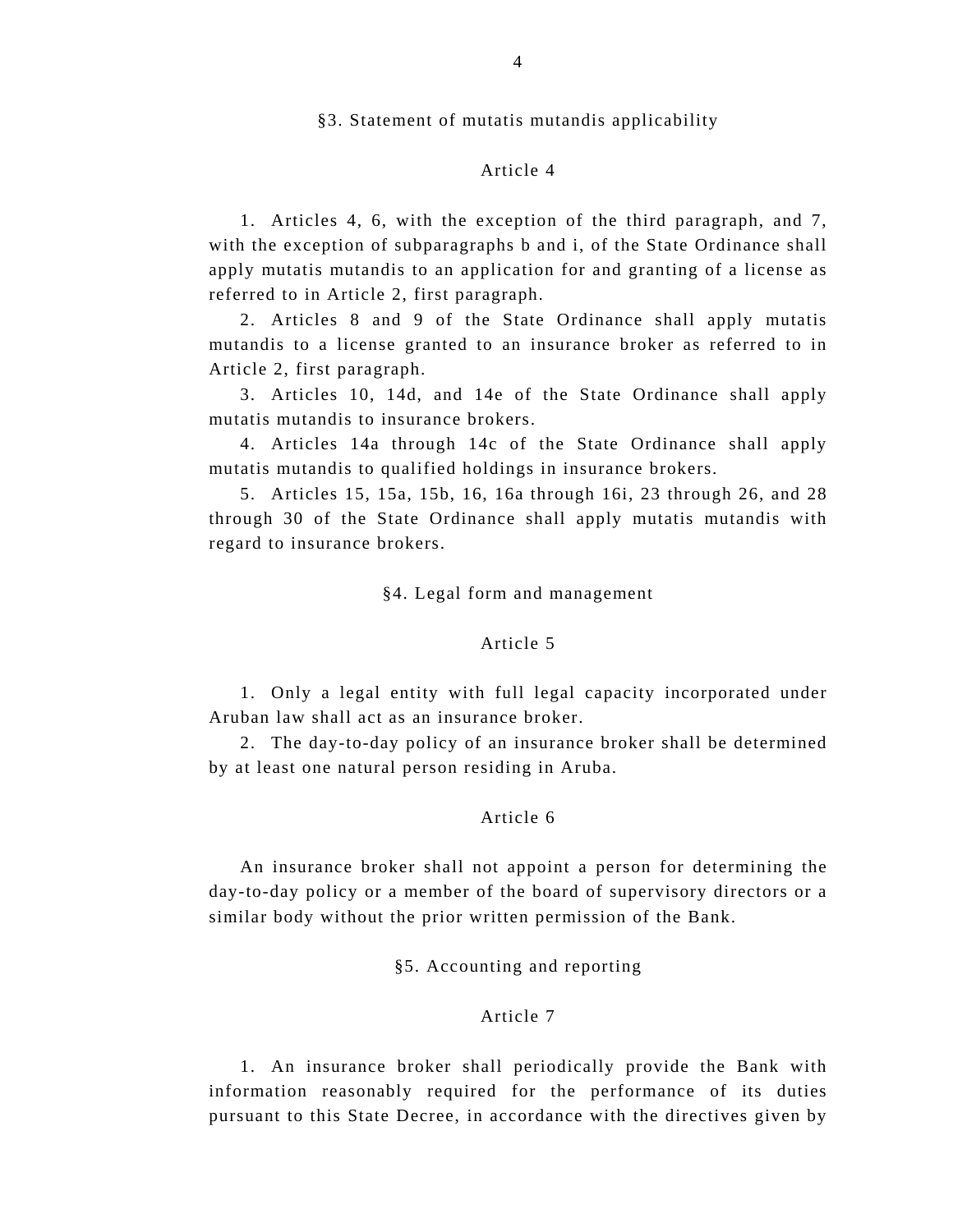the Bank concerning the content of this information and the form, manner, periodicity, and the periods of submission, as well as concerning the certification of this information by an auditor.

 2. Each year, within six months after the end of the financial year, an insurance broker shall submit its financial statements and annual report to the Bank. The financial statements shall be accompanied by a declaration on the accuracy of the information contained in them, signed by an auditor. The annual report shall give a true and fair view of the state of affairs on the balance sheet date and the course of events during the financial year.

 3. The Bank may give directives to insurance brokers concerning the content of the financial statements and the form and manner of submission.

#### §6. Financial guarantees

#### Article 8

 1. An insurance broker shall dispose of a minimum amount of equity capital.

 2. The Bank may give directives to insurance brokers concerning the amount and composition of the minimum equity capital as referred to in the first paragraph.

### §7. Duty of care

#### Article 9

 1. Before allowing third parties to act as an intermediary in its name or for its account, an insurer shall ascertain that these third parties are authorized to act as an insurance broker pursuant to this State Decree.

 2. An insurer that knows or should know that the license of an insurance broker has been withdrawn shall no longer conclude any new life insurance contracts or general insurance contracts through the intermediary of that insurance broker.

 3. Before allowing third parties to act as an intermediary in its name or for its account, an insurance broker shall ascertain that these third parties are also authorized to act as an insurance broker pursuant to this State Decree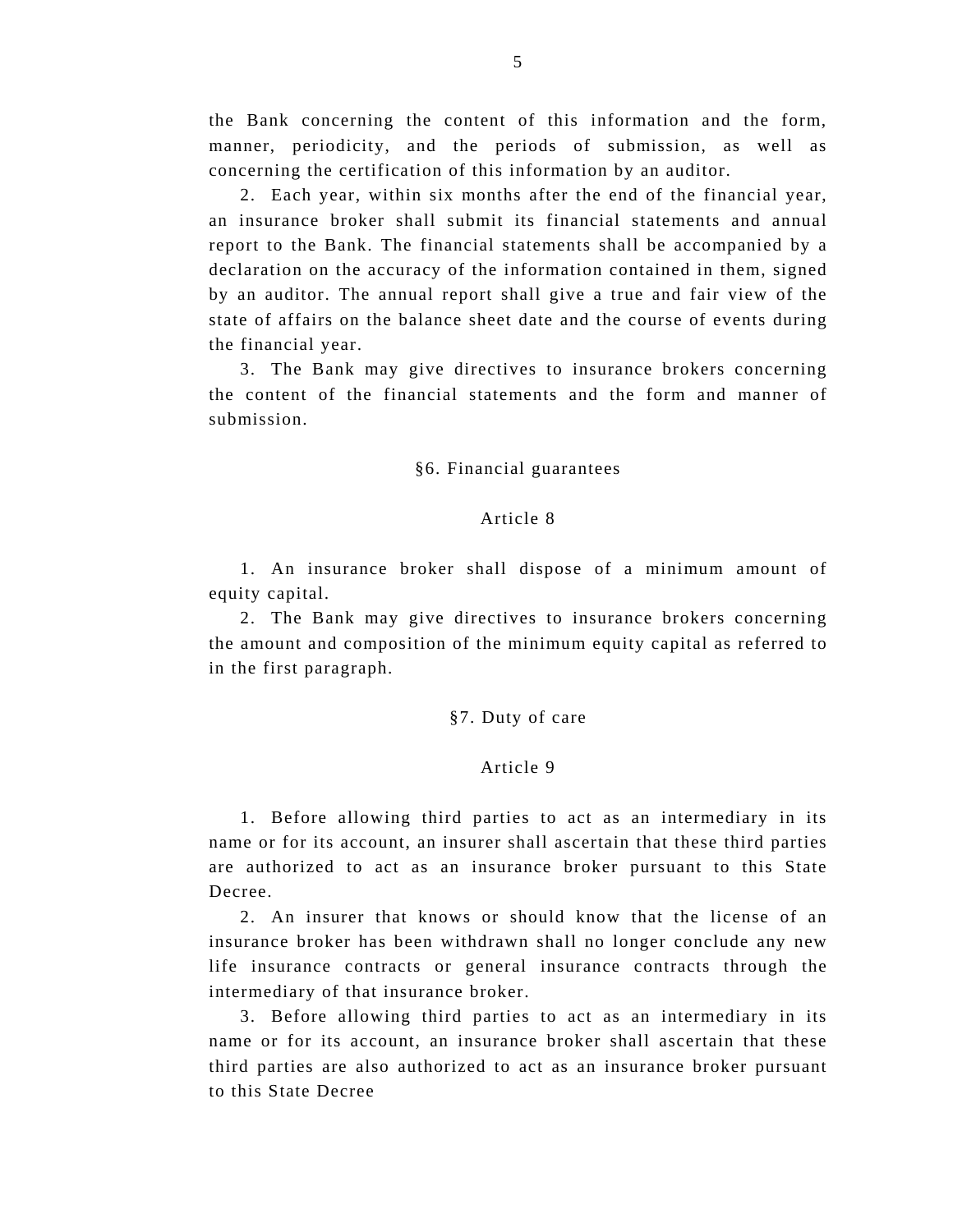4. An insurance broker that knows or should know that a third party who acts as an intermediary in its name or for its account or in whose name or for whose account it itself acts as an intermediary is no longer allowed to act as an insurance broker pursuant to this State Decree shall no longer allow that third party to act as an intermediary in its name or for its account or shall discontinue its own activities in the name or for the account of that third party.

 5. For the application of the first and second paragraph, if an insurance broker acts as an intermediary for an authorized agent or an authorized sub-agent, the authorized agent or authorized sub-agent shall be considered equivalent to an insurer.

§8. The legal status of an insurance broker

#### Article 10

 An insurance arranged through the intermediary of an insurance broker or transferred to the portfolio of an insurance broker shall belong to the portfolio of that insurance broker in the relation to the insurer, as long as it has not been transferred from it, or the insurer has not taken over the management of it.

## Article 11

 1. Without the permission of the insurance broker or its successors in title, an insurer shall not transfer its portfolio in whole or in part to the portfolio of another insurance broker.

 2. In derogation from the first paragraph, the insurer shall transfer an insurance from the portfolio of an insurance broker to that of another insurance broker at the written request of the policyholder, unless the insurer has well-founded objections to that insurance broker.

 3. The first and second paragraphs shall apply mutatis mutandis to the insurer that has taken over the management of an insurance.

 4. At the written request of an insurance broker, the insurer shall cooperate in the full or partial transfer of the portfolio of that insurance broker to another insurance broker, unless the insurer has well-founded objections to that insurance broker.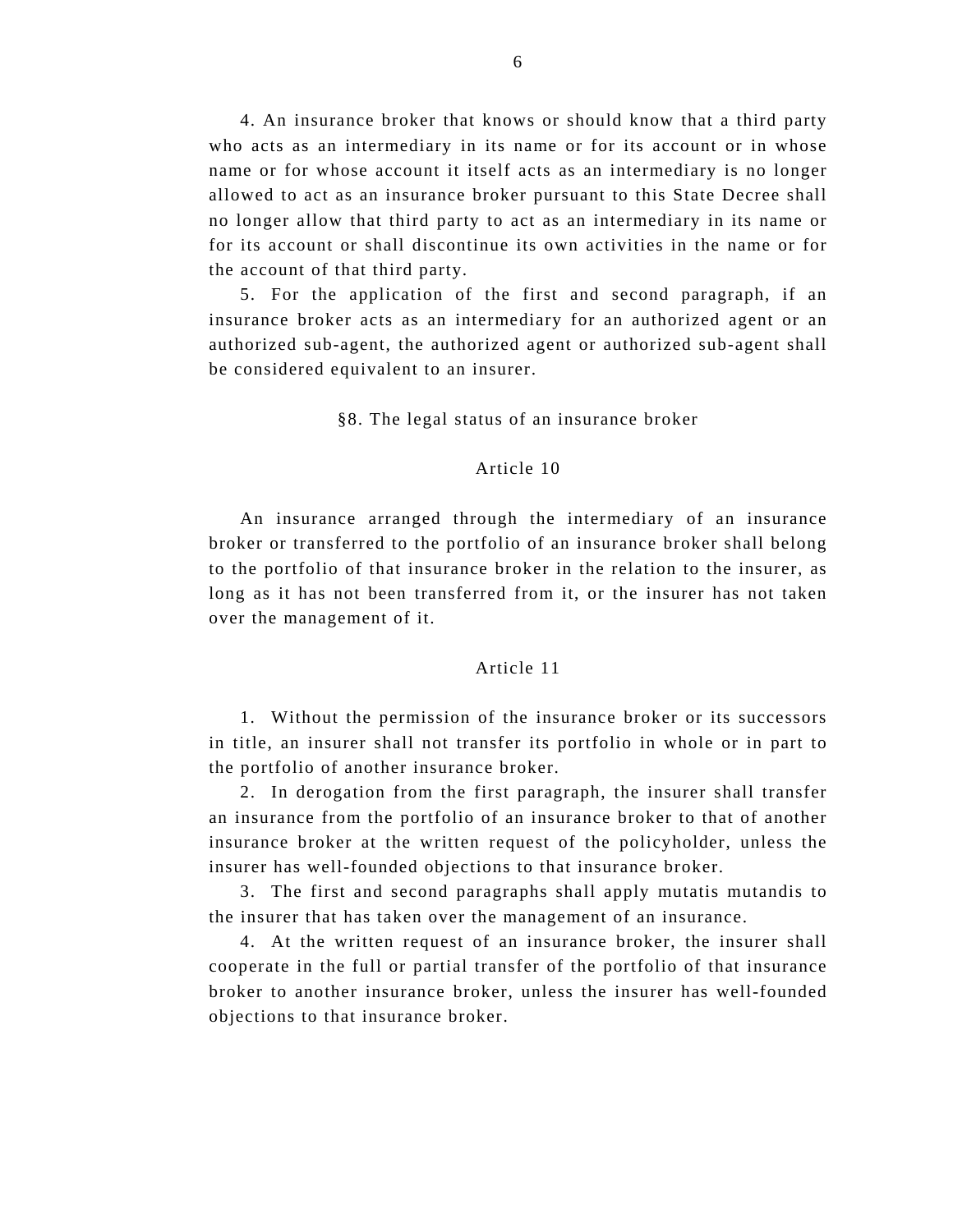## Article 12

 1. An insurance broker shall be entitled to receive commission from the insurer in respect of all insurances belonging to its portfolio.

 2. Withdrawal of the license of an insurance broker shall leave intact its entitlement to commission in respect of insurances belonging to its portfolio at the time of the withdrawal or to which Article 11, second paragraph, applies.

 3. After a transfer as referred to in Article 11, second and third paragraph, the entitlement to commissions shall continue to exist, in derogation from the first paragraph, until the end of the current insurance year, if it concerns a life insurance contract. If it concerns a general insurance contract, the entitlement shall continue to exist until the next renewal date of the insurance contract or until such earlier time as the insurance contract can be terminated by the policyholder by giving notice, unless otherwise agreed on.

## Article 13

 1. Takeover of the premium collection by an insurer from an insurance broker in insurances as referred to in Article 15, third paragraph, shall leave intact the entitlement to commission of that insurance broker, referred to in Article 12, first paragraph.

 2. Notwithstanding the first paragraph, the insurer shall be authorized, after takeover of the premium collection, to charge the insurance broker a fair and objectively justified fee for the premium collection or to buy off the entitlement of the insurance broker to commission. By Ministerial Regulation, further rules may be laid down concerning that fee or buyoff payment.

#### Article 14

 1. Unless otherwise agreed on, the insurance broker shall take care of the premium collection for the insurer. It shall report on its actions to the insurer in respect of this premium collection.

 2. Payment of the premium and costs due to the insurance broker shall release the policyholder from its payment obligation towards the insurer. In that case, the obligation to pay the premium and costs due shall pass to the insurance broker.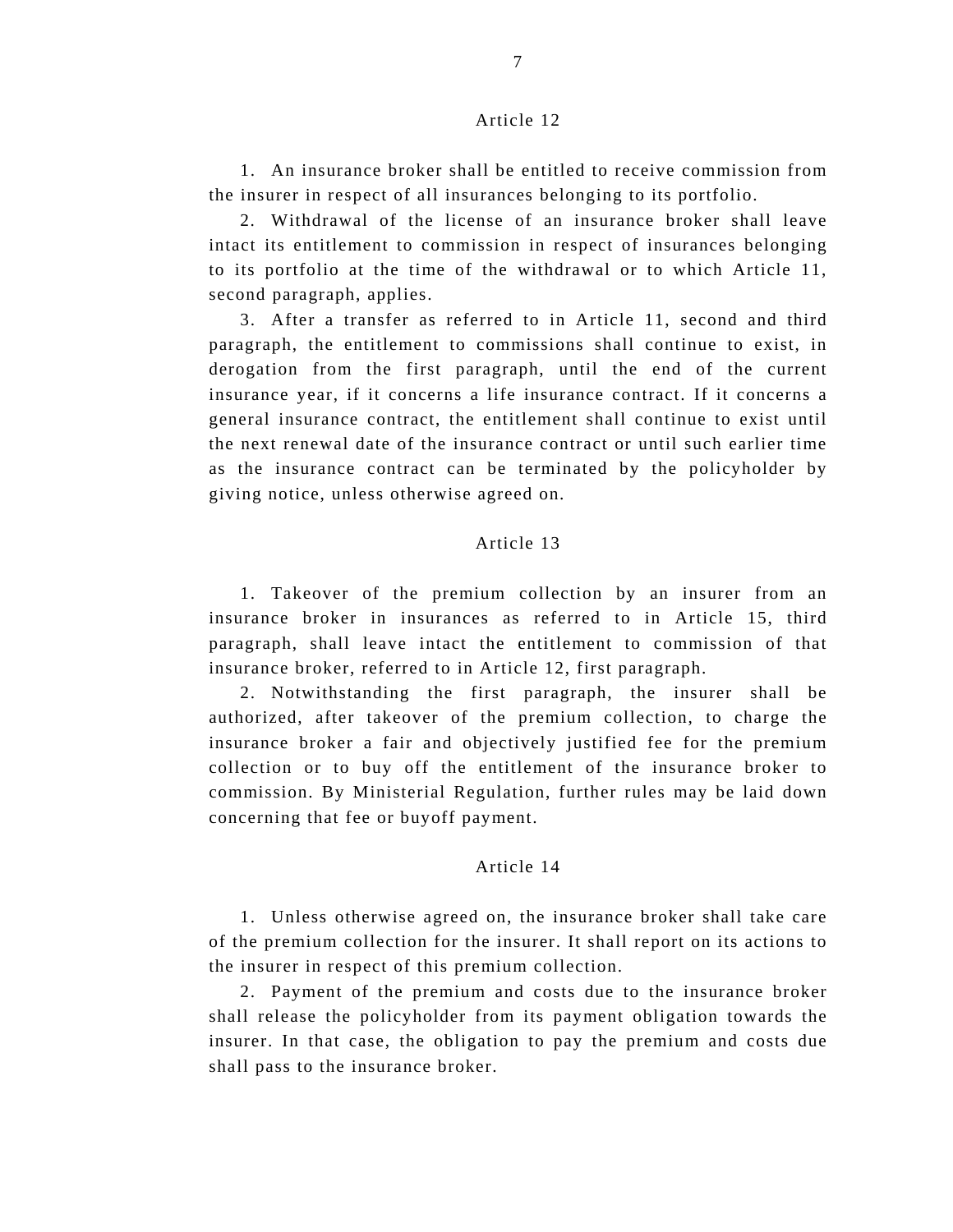## Article 15

 1. Unless the insurer and insurance broker have agreed on otherwise, the insurer may terminate the premium collection by an insurance broker, if:

- a. the insurance broker seriously neglects the premium collection;
- b. the insurance broker fails to pay the premiums collected to the insurer in a timely manner or is guilty of actions that justify the presumption that it will not fulfill its obligations arising from the premium collection.

 2. If the license of an insurance broker has been withdrawn, the insurer shall terminate the premium collection by that insurance broker.

 3. In the cases in which the premium collection by an insurance broker ends pursuant to the first or second paragraph, it shall be taken over by the insurer.

## Article 16

 If an insurance broker acts as an intermediary for an authorized agent or an authorized sub-agent, the authorized agent or authorized sub-agent shall be considered equivalent to an insurer for the purposes of Articles 10 through 15.

#### §9. The authorization

#### Article 17

 1. An authorization or subauthorization shall be granted in writing. The Bank may give directives concerning the content of the authorization.

 2. An authorization may be restricted by the insurer granting the authorization.

 3. A subauthorization may be restricted both by the insurer granting the authorization and by the authorized agent, as long as its own authorization is effective.

 4. Restrictions on an authorization or subauthorization may not be enforced against third parties. The authorized sub-agent shall not be considered a third party insofar as the insurer is concerned.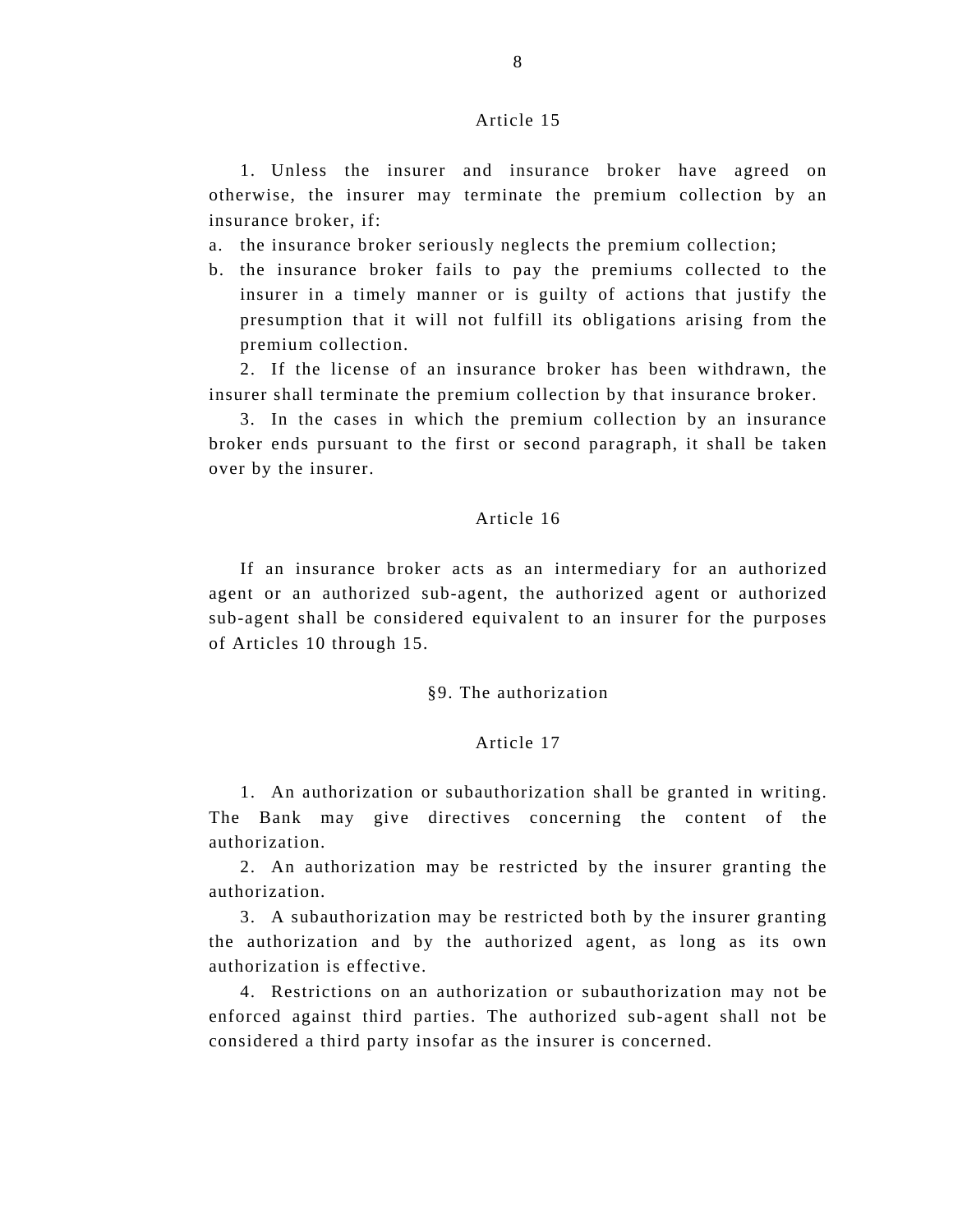## §10. The remuneration

## Article 18

 1. Notwithstanding Article 19, second paragraph, the remuneration of an insurance broker shall exclusively consist of commission in respect of the activities performed for arranging insurances, renewing insurances, or collecting premiums.

 2. The remuneration an insurance broker receives for the services provided by it from the insurer shall not be such that the interests of the client are or could by compromised by it. If an insurance is offered or arranged through the intermediary of an authorized agent or an authorized sub-agent, the authorized agent or authorized sub-agent shall be considered to be the insurer.

#### Article 19

 1. An insurance broker is not allowed to charge a policyholder or those for whose benefit an insurance has been taken out a claim settlement commission in case of a claim.

 2. The Bank may grant a dispensation from the prohibition referred to in the first paragraph, for types of insurances to be determined by Ministerial Regulation, to the insurance broker that proves to the satisfaction of the Bank that it disposes of the suitable business operations and expertise in this respect and that it can make the efforts to be reasonably demanded from it for the settlement of claims .

 3. The Bank may have the quality of the business operations, the expertise, and the procedures for the settlement of claims assessed by an expert third party for the account of the insurance broker concerned.

 4. The claim settlement commission that may be charged shall not exceed one percent of the amount of the claim to be paid to the insured person.

# Article 20

 1. It is not allowed to grant, relinquish, or promise directly or indirectly commission, return commission, or any other benefit measurable in money in respect of an insurance to others than the insurance broker to whose portfolio the insurance belongs, without prejudice to Article 12, third paragraph.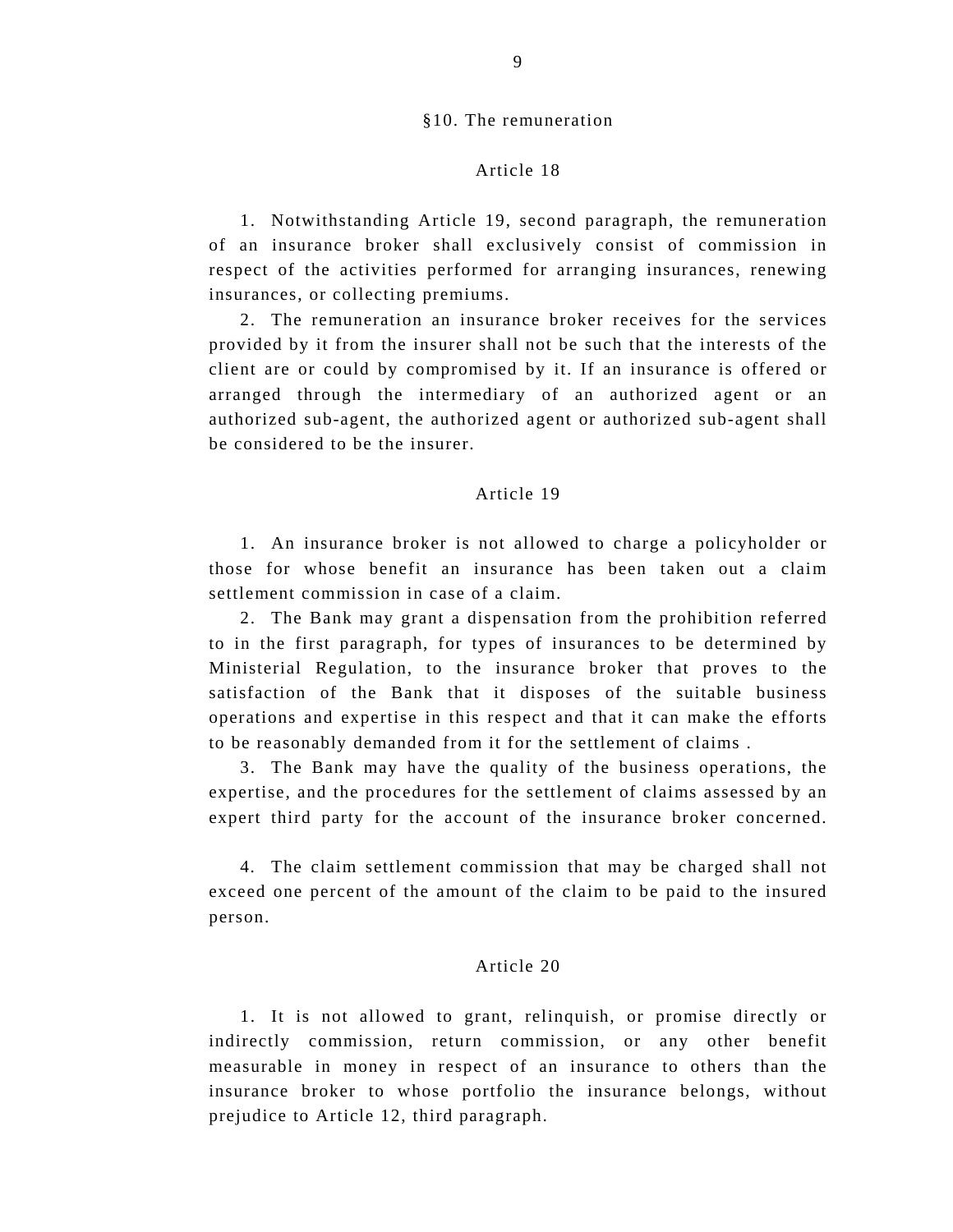2. The Bank may grant a dispensation from the prohibition referred to in the first paragraph, if the prohibition in a concrete situation is contrary to generally accepted customs or the general interest of the insurance business.

### §11. The register

### Article 21

 1. The Bank shall keep a register in which all insurance brokers that have received a license as referred to in Article 2, first paragraph, shall be entered, as well as the credit institutions that have notified to the Bank pursuant to Article 2, third paragraph. The register shall state whether a registered insurance broker is dependent or independent of one or more insurers. Furthermore, the register shall state whether a registered insurance broker is an authorized agent, as well as the name of the insurer to which the authorization applies. The register shall be organized in a manner to be determined by the Bank and shall be available for inspection by each and anyone, free of charge, at the office of the Bank.

 2. The Bank shall be responsible for the removal from the register of each insurance broker whose license as referred to in Article 2, first paragraph, has been withdrawn and each credit institution that no longer acts as an insurance broker.

 3. The entry in or removal from the register shall be announced by the Bank within two weeks after the day on which it took place in the Official Gazette of Aruba and in two local newspapers.

 4. Every year in the month of January, the Bank shall publish a copy of the register as of December 31 of the previous year in the Official Gazette of Aruba and in at least two local newspapers.

§12. Transitional and final provisions

## Article 22

 1. An enterprise or institution that performs activities falling under the scope of this State Decree on the date of entry into force of this State Decree may file an application for issuance of a license with the Bank within six months after this date, in accordance with the applicable requirements.